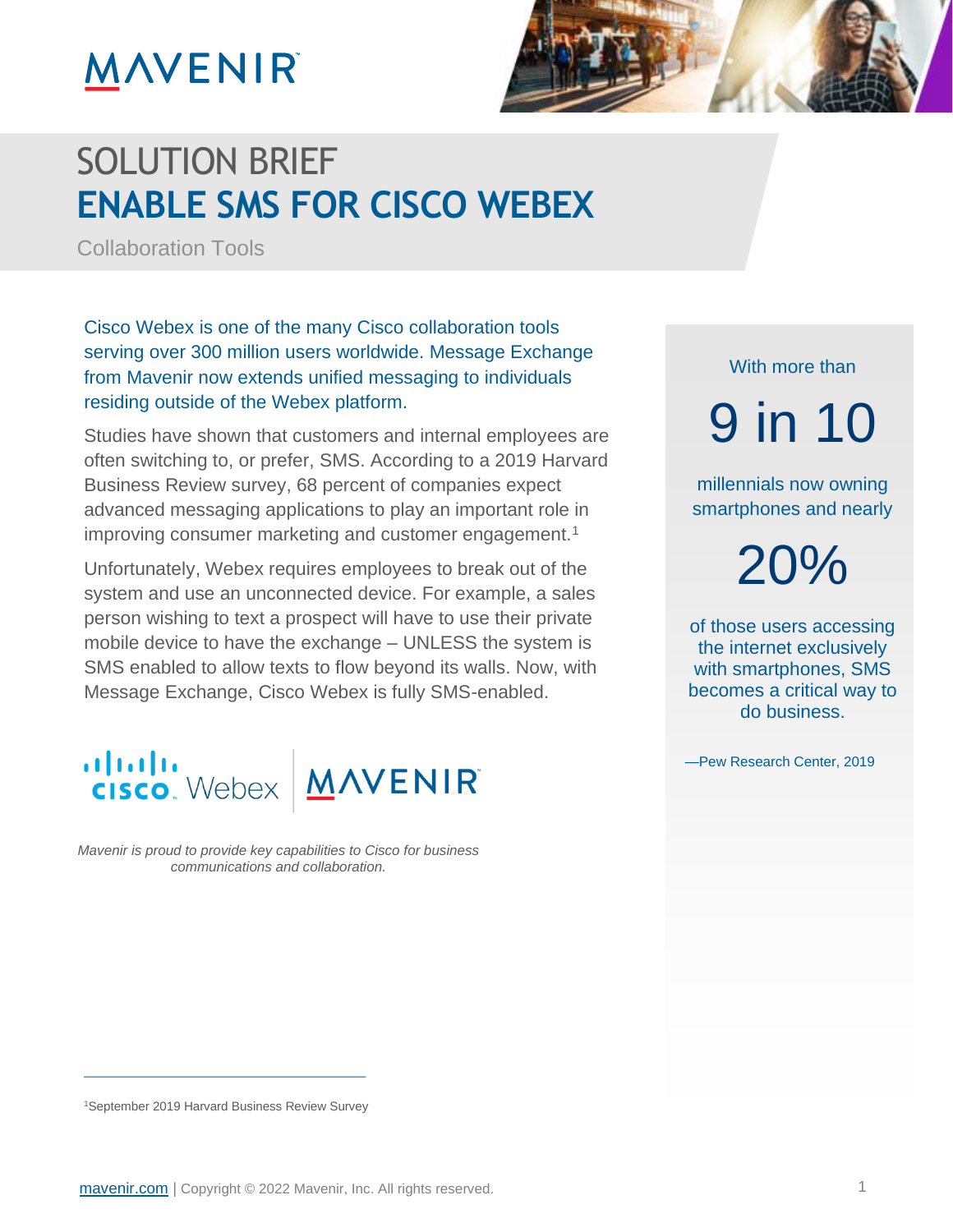## **ANVENIR**



#### Message Exchange for CISCO Webex Features



#### **Intuitive Management Console**

Manage enterprises, mappings, and more from a user-friendly interface that supports mobile screens.



#### **Phone Number Provisioning**

Configure setup based on communications service provider needs, includes BYOC option.



#### **Dynamic Private Room Creation**

Generate private rooms activated by new incoming messages from unique senders.



**Email to Mobile Mapping**

Associate user emails with a mobile phone number for easy SMS delivery and tracking.



**Advance Search Capabilities**

Sort by enterprises, errors, mappings, or messages for billing purposes, and more

### The Message Exchange Advantage

With Message Exchange, Webex users can now take advantage of SMS capabilities within the same client. This eliminates the need to send SMS to contacts (internal or external) from a personal cell phone or third-party application.

Critical conversations are now tracked and kept secure on internal company networks. No changes in the endpoint software, retraining, or other large and expensive forklift upgrades are required. It's also very quick to set up - SMS messaging can occur within minutes.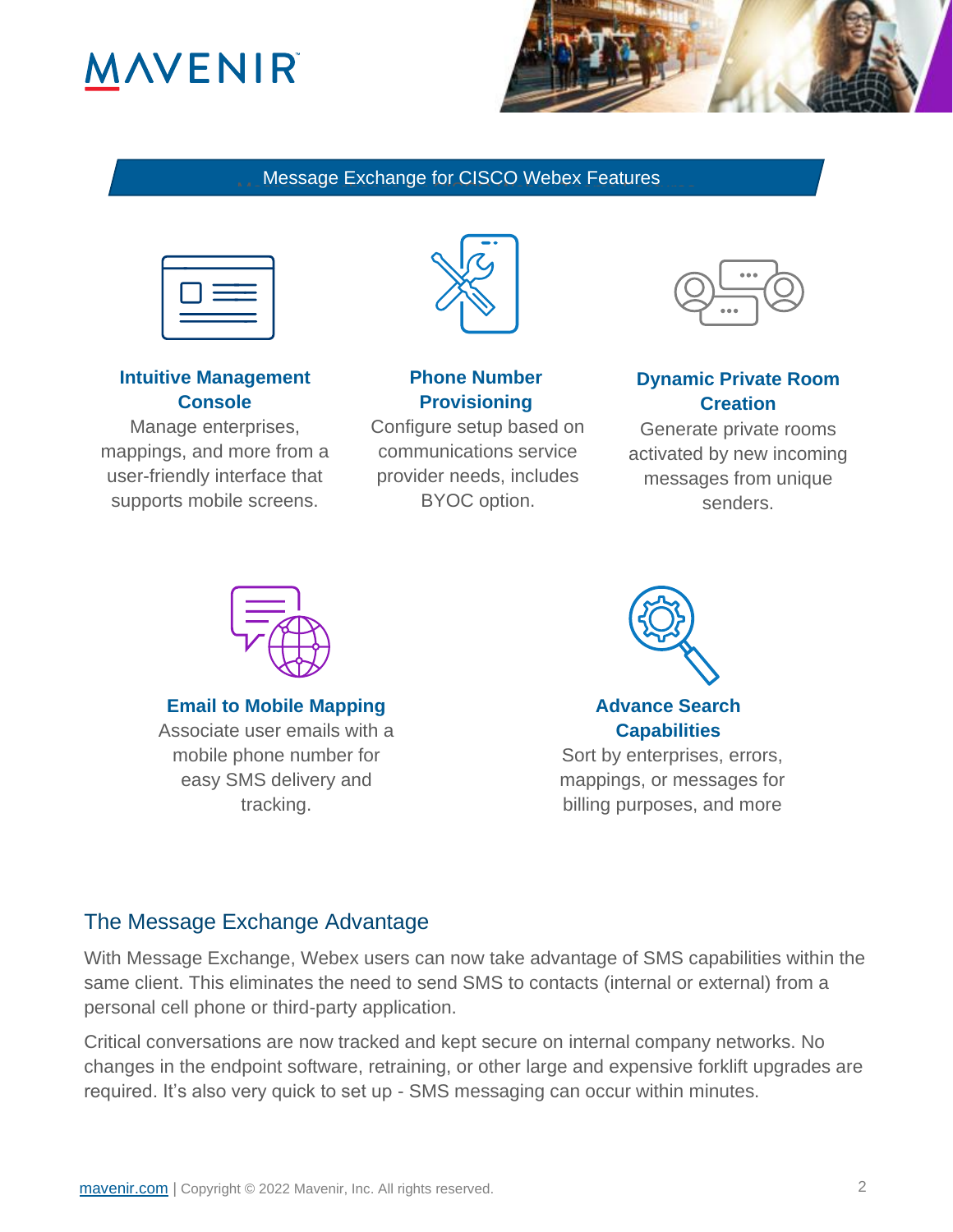## **MAVENIR**



#### Cisco Webex in Action

With Webex the ability to send an SMS to a customer or prospect is seamless and easy for both parties. The following screen capture depicts a conversation between the customer and the employee. In this example, the customer inquires about the status of a shipment delivery and sends a text message to their vendor directly. The text message appears within the employee's Webex client just as any communication would appear.



*Employee's Webex client receiving a message from a customer asking about the status of their shipment*